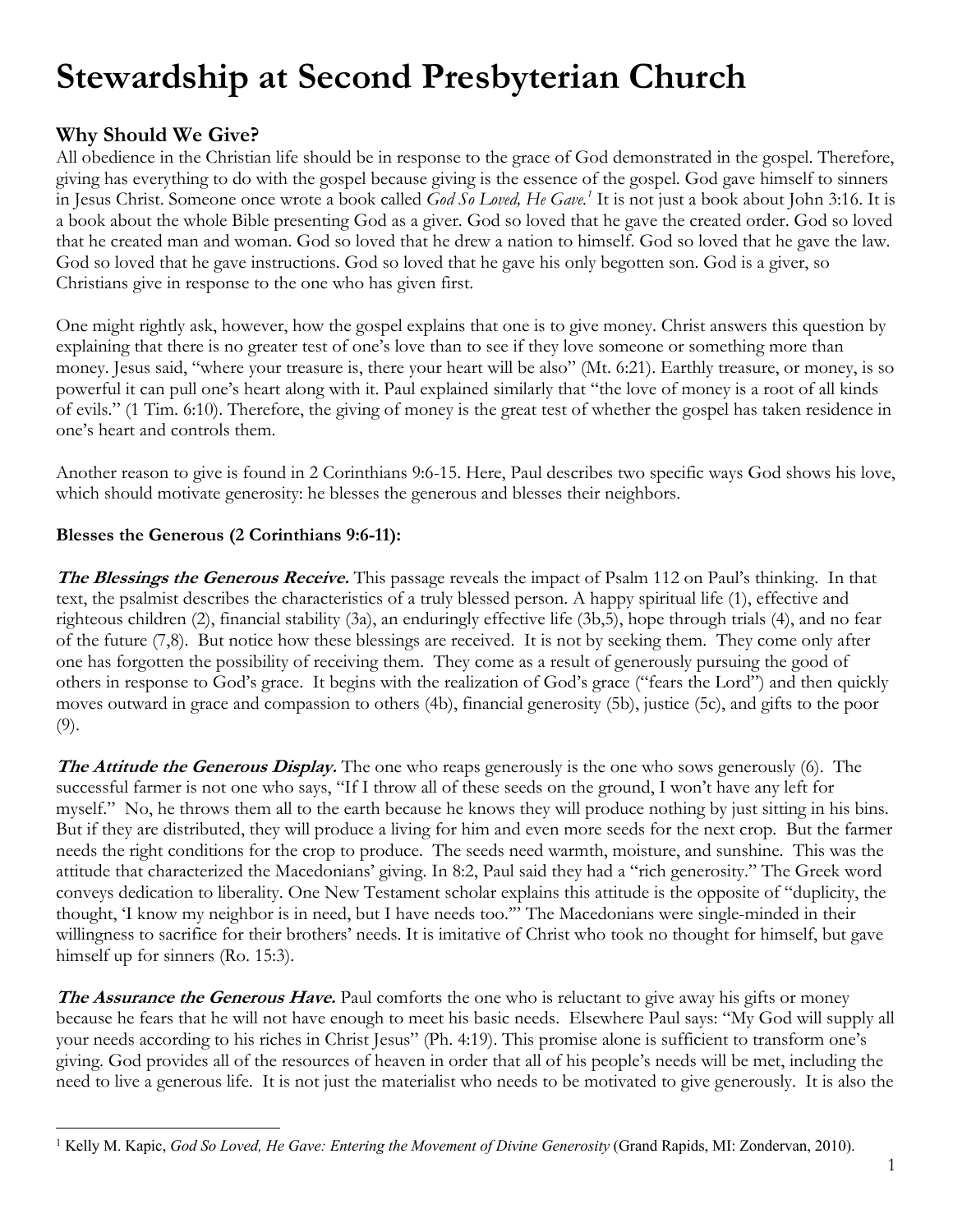responsible planner. Even those who consume very little for themselves must realize that despite their best efforts to save, if they do not give generously, they will never have enough.

#### **Blesses the Generous' Neighbors (2 Corinthians 9:9-11)**

Paul also explains that God blesses people in order that they might be a blessing to others. God promises to always supply all his people's needs, so Christians should never worry about whether they will have enough (Lk. 12:30-32). Instead, their focus should be whether or not they are being generous and a blessing to others.

The Intended Use of Money. In this passage, money is called "seed." Seed, of course, is intended for planting, and when it is planted it brings forth a harvest. If seeds are not planted, then there is no harvest. Likewise, money is not intended for hoarding. It is given to bless. Therefore, money that never leaves one's possession never blesses anyone and never accomplishes its intended purpose. And if seed is not planted and harvested, there is no chance of increasing the harvest the next year. Likewise, if money is not given away, Christians are not blessed by the ministry of the Word, unbelievers are not won to Christ, and no one's experience of God's grace becomes larger. In other words, God gives money with which to meet basic needs and excess to give away. And when it is given away, it works the way God intended and he gives more. He does not give more in order for one to consume more; he gives more than is needed in order that that one might have more to give away.

# **Where Should We Give?**

Just as giving is motivated by the same grace that motivates the rest of the Christian life, giving must be focused in the same direction as the rest of the Christian life. That is, it should be focused on that which matters most to God. According to scripture, those things are worship, discipleship, evangelism, and mercy.

God is first concerned about people worshipping him. And then he is concerned that his followers make disciples of the nations, more people who will worship him. In order to make disciples, Christians must evangelize, that is, proclaim the good news of the gospel. And while Christians are evangelizing, they are also meeting very practical needs of mercy. Therefore, the most obvious way to give is just the way the early church gave in Acts 2 and 4. They are participating in worship. They are bringing themselves and their gifts to worship. They are attending to the apostles' teaching. The Lord is adding to their number. And they have all things in common so that no one among them is poor.

These emphases should characterize the priority of one's individual giving as well. Christians should give first to those things, and then to whatever else may call their attention or that to which they have opportunity to give. When each individual Christian decides to give, they should ask if their giving is being focused on those things that matter most to God.

There are perhaps many places one could give that could accomplish one or multiple components of those four emphases mentioned above, but there is no organization that is uniquely equipped to accomplish them like the church. The church is the central agency of God's redemption. It is where he makes his manifold wisdom particularly known. Part of the brilliance of the church is that it leverages one's abilities far beyond their individual ability.

For instance, God calls Christians to do all kinds of things that are far beyond their ability to do individually. He says, "I desire then that in every place the men should pray, lifting holy hands" (1 Tim. 2:8) – worship. He says, I want you to "make disciples of all nations" (Mt. 28:18-20) – discipleship. He says, I do not "[wish] that any should perish, but that all should reach repentance (2 Pt. 3:9) – evangelism. He wants Christians to "do good to everyone, and especially to those who are of the household of faith" (Gal. 6:10) – mercy. Each Christian can play a part in accomplishing each of those things individually, but there is no way one can do any of those things completely on their own. However, by giving to the church, one can accomplish those things worldwide, because when they give, they are joining their brothers and sisters in contributing to the church which focuses on all four of those emphases and leverages the particular gifts of its staff, members, and ministry partners to do more together than they ever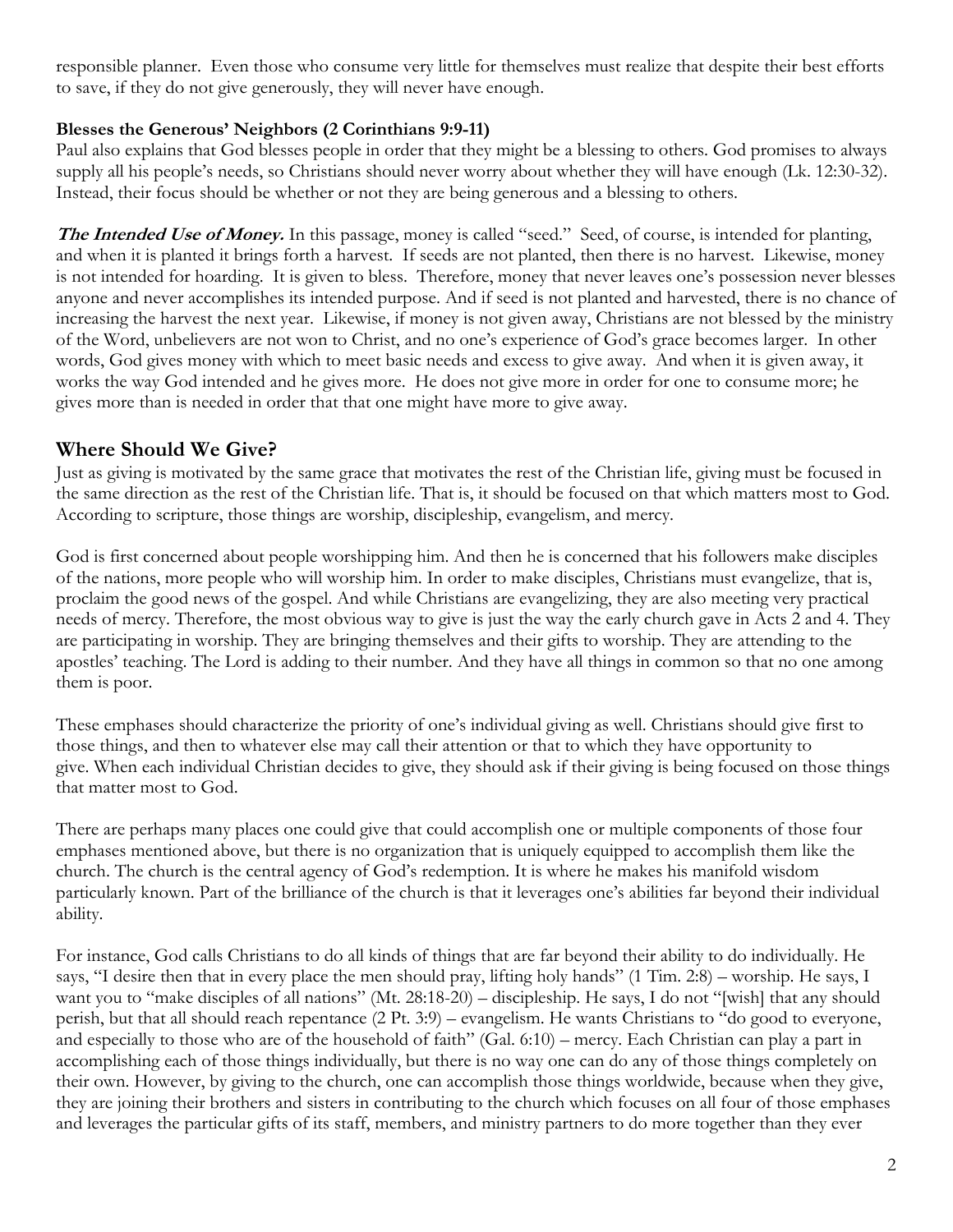could do if they each acted and gave independently. In this way, when one gives to the church, God exponentially multiplies the impact of their gift.

# **How Should We Give?**

Giving is motivated by the gospel. In 2 Corinthians 8, Paul describes three ways the gospel motivates Christians to give. Each of these contains practical implications. Specifically, gospel-motivation instructs how much to give and how regularly to give.

## **Generously (2 Corinthians 8:1-7)**

Paul urges the Corinthians to generosity by means of the Macedonians' sacrificial example. Although the region of Macedonia previously prospered because of gold mines, by the first century, the economy had crumbled. The province had suffered from wars, invasions and Roman domination. In contrast, Corinth was prosperous. So what produced such generosity in the Macedonians?

**Joy (1-3).** True generosity is an expression of joy. These Macedonians were overjoyed with the fact that they had been saved, and they expressed it with their giving. In other words, grace is the full explanation for giving. It was grace that saved them from their sins and grace that conquered their selfishness and made them joyfully generous.

But notice the ironic explanation of how this grace which brought joy was mediated to the Macedonians. It was through trials. The result of that suffering was not depression but triumphant joy. When we know how much God loves us, we respond with joyful generosity. Instead of asking what we must do, we will, like the Macedonians, ask "what can we do?"

**Relationship (4-5)**. Generosity also flows out of relationships created by grace. God is love, and love is a desire to be united. These Macedonian Christians knew the love God had for them, and it produced a love in them that desired to be united to God and to others. This relationship with God causes us to seek out what God is doing in his creation and find ways that we can be involved. It also motivates us to be united to our fellow church members and our neighbors, asking questions like "what is it that burdens them?" and "How can I be united to them in relieving their distress?"

These new Christians were so overjoyed at having received the Gospel from brothers in Jerusalem that they begged for the opportunity to give to their relief. Paul makes it clear that this kind of giving is God's will. The proof that we have given ourselves to the Lord is that we give ourselves to each other. The Spirit-filled believer is one who extends himself in generosity out of joy for his new relationship with the Lord and with the Lord's people.

**Blessings (6-7)**. The third impetus to generosity is the blessings one receives by being related to Christ and his Church. The Corinthians had apparently forgotten these blessings. Titus had informed Paul that the controversy over the immoral man had shelved the collection effort in Corinth, but notice Paul does not pressure or command the Corinthians to give. Even though they had maligned his name, Paul responds to the Corinthians with this greeting: "grace to you" (2 Cor. 1:2). Again, in chapter 7 Paul reminds them of the many blessings they have in Christ: "Since we have these promises, beloved, let us cleanse ourselves from every defilement of body and spirit, bringing holiness to completion in the fear of God" (2 Cor. 7:1).

What are these promises? Paul has just finished telling them at the end of chapter 6: "God said,

'I will make my dwelling among them and walk among them, and I will be their God, and they shall be my people.'" (2 Cor. 6:16)

Paul also points to the blessings they possess as a particular people, praising them "in faith, in speech, in knowledge, in all earnestness, and in our love for you." In other words, the Corinthians are so blessed with theological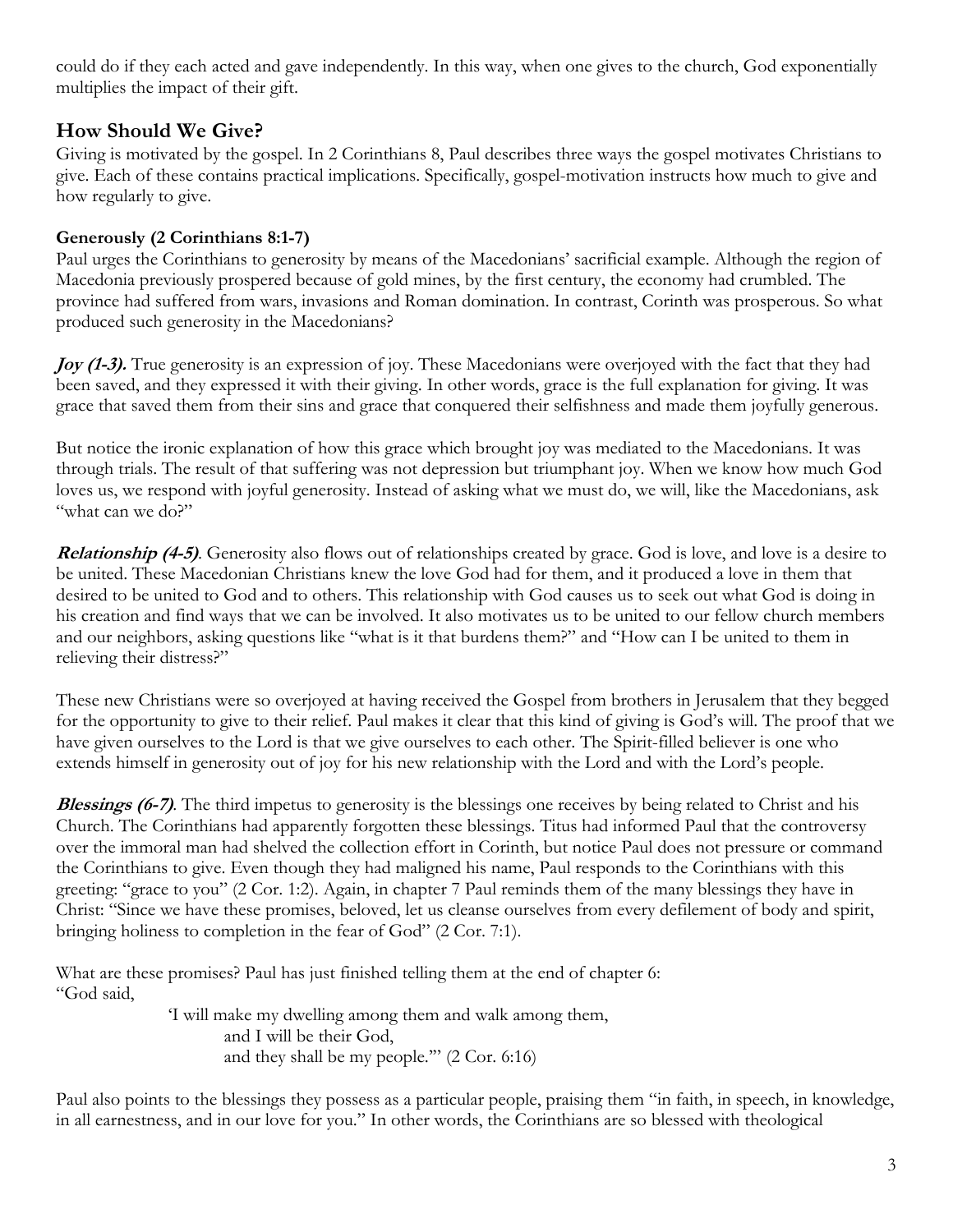knowledge, the ability to express it, ability to work hard, and the love of their pastors for them, they have no excuse not to be generous.

It is the joy of knowing we have been saved, the relationship God creates with us and with others, and the many blessings he pours out on us that motivate us to give. When these gifts are before us, we won't look to a percentage or to an obligation, we will give generously out of all that has been given to us.

#### **Does God Require A Tithe?**

The tithe is a pervasive issue related to giving that warrants discussion when answering the question how much one is to give. To With this in view, it is helpful to address a pervasive issue related to giving – the tithe. We must address the issue of the tithe, as it has been taught widespread and can cause confusion among Christians. To do so, let's look at 1) where support for the tithe is found in the Bible, 2) where the practice of the tithe originated, and 3) the true motive and standard for giving.

#### **1) Where Support for the Tithe is Found in the Bible**

The biblical basis usually given for a tithe comes from a few specific places in the Old Testament. However, the Bible teaches there was not just one tithe required for the period when Israel was a theocracy (a government in which religious leaders are also civil leaders). There are at least three "tithes" referred to in the Old Testament and each one seems to be a kind of tax for the maintenance of the theocracies' civic-religious infrastructure.

One was a tithe for the Levites (Lv. 27:30). The Levites, descending from Aaron, having no inheritance of land or freedom of commerce, were supported in their roles as priests, judges, and civil magistrates by a ten percent tax levied on the citizenry.

There was also a tithe for festivals (Dt. 12:10-18). These were national feasts to foster civic-religious unity. You might think of these like the lighting of the national Christmas tree or the Fourth of July fireworks in Washington.

Finally, there was the "poor tithe" collected every three years, or roughly three percent per year (Dt. 14:28). While believers throughout redemptive history have been encouraged to show generosity to the poor, this was a form of public welfare in Israel to provide a safety net for those falling on hard times. It ensured there would be "no poor in Israel" (Dt. 15:4).

There were additional taxes too, but these are at least those mandates referred to as tithes and they add up to around 23 percent. In the entire Bible, there are only three references to individuals tithing:

**Abram.** The first reference occurs in Genesis 14 when after the Lord enabled Abram to defeat the kings aligned with Chedarlaomer, he gave the mysterious King Melchizedek a "tenth." Both the NIV and ESV read "a tenth of *everything.*" However, when the writer to the Hebrews alludes to this story, he says Abram gave "a tenth of the *spoils,"*  or, *top of the heap* (*akrothinion*). So, this tithe was different from that in Israel in a couple of ways. For one, it was not of his total possessions but rather the spoils of war. For another, it was not required. Melchizedek, an Old Testament anticipation of Christ, did not demand something from Abram. Abram spontaneously gave the representative of his Redeemer a gift of gratitude.

It would have been in keeping with the practice he learned in pagan worship whose deities commonly required "tithes." Ten is an age-old division of counting and symbolizes completeness or extremity in various cultures. Both the Old and New Testaments use "ten" this way. For instance, Jacob exclaimed to Laban, "You changed my wages ten times," meaning, "You were always changing the rules on me" (Ge. 31:41). In Revelation, worldwide unbelief is imagined as "ten kings" (17:7). Though he had never done so in 160 years nor any time after, Abraham gave a "tenth," probably as a culturally recognized symbol that he viewed the entire victory as belonging to the Lord. The emphasis in the text is not on the tenth as something required but on Abram's offering his best in gratitude for redemption.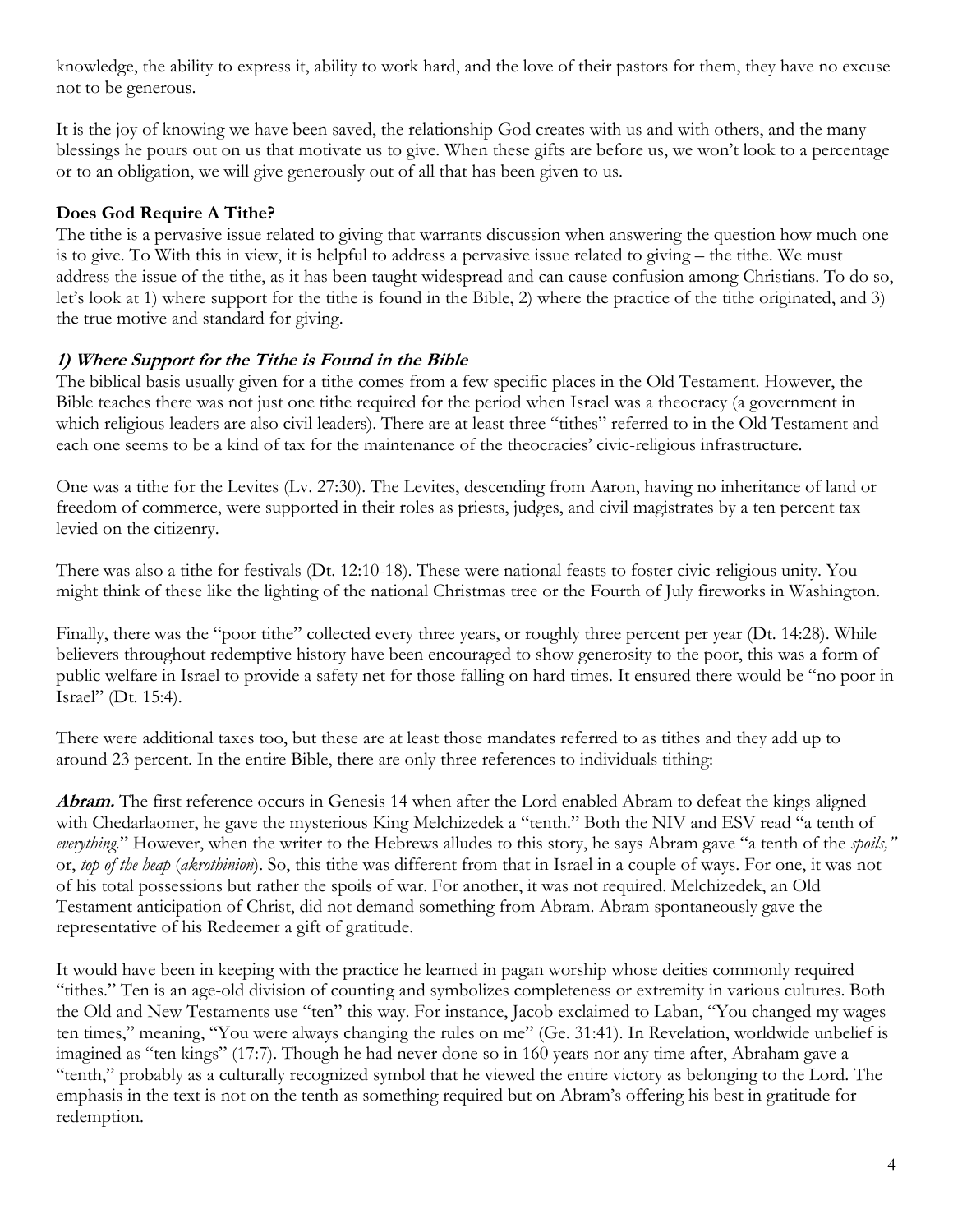*Jacob.* There is only one other individual mentioned before the theocracy who gave a tenth. As Jacob anticipated with terror his encounter with Esau, he tried to make a deal with God. Though God promised him protection in his dream, Jacob, true to his character, tried to bind God with a contract. A conniver himself, he didn't trust anybody, not even God, so he thought he could entice God with the promise of a tenth of his wealth in reward for deliverance from his brother (Ge. 28:20-22). That said everything about Jacob's manipulative and self-important character and nothing about God's desires for our giving. After God conquered Jacob's selfish heart, there was no mention of a "tenth." Jacob "poured out a drink offering." Pouring precious oil on the ground before the Lord was an extravagant display of loving gratitude, just as it was for the woman who poured her heirloom ointment on Jesus' feet (Ge. 35:14-15; Lk. 7:37-38). That latter act was called "wasteful" by some of the disciples, which was just the profligacy the woman was striving for. She and Jacob were saying, "Everything I am and have comes from you and I surrender everything back to you in grateful abandon." It's in keeping with the good news that Jesus did not come to "please himself" but "made himself nothing" for us (Ro. 15:1-3; Ph. 2:7).

**Malachi.** The prophet Malachi is the last to mention tithing in the Old Testament, "In tithes and offerings you are robbing me. . .bring the whole tithe into the storehouse" (3:10). Malachi reinforces there are multiple tithes in Israel, not just one. and he distinguishes them from "offerings." Furthermore, the structure of his book reinforces the tithes had to do mainly with state infrastructure including care for the disenfranchised and poor. In this part of his prophecy, Malachi confronted their social sins: partiality in civil judgments (2:9); introduction of pagan influences (2:11); mistreatment of women in divorce (2:16); defrauding laborers (3:5), and oppression of widows, orphans, and aliens (3:5). So in 3:10, he added tax evasion to the list of social ills. Their unfaithfulness as citizens flowed from their ingratitude for redemption. The book opens with, "I have loved you," says the Lord. Malachi began his sermon by exposing how their lack of love for the Lord is reflected in the "gifts" they bring to worship. They are the worst, the afterthoughts, the leftovers, the throwaways instead of the firstfruits (1:2, 8).

#### **2) Where the Practice of the Tithe Originated**

Originating with A. W. Miller, pastor of the First Presbyterian Church of Charlotte, North Carolina, the concept of the tithe as a required method for systematic giving is a relatively recent phenomenon. The post-Civil War Southern Church was suffering financially, so the leaders were looking for a way to urge their people to give systematically. Miller thought he discovered the answer to the Southern church's need when he published a little book called "The Law of the Tithe and of the Freewill Offering" in the late 1800s.

It provoked lively debate worldwide, so the General Assembly of the Southern Presbyterian Church put it to a Presbytery vote. Though the church was financially desperate, fifty-one percent of the 68 presbyteries said the tithe is not a biblical mandate for giving. Sixteen said that it is not commanded, but could be a useful idea for organizing systematic giving. In 1888, the General Assembly gave no opinion. The 16 presbyteries were closest to the mark in trying to disciple their people in living generously—10 percent can be a useful idea or helpful guide for testing the sincerity of your love for Christ and helping the ministry of the Church he loves.

#### **3) The True Motive and Standard for Giving**

Throughout redemptive history, the emphasis has been on giving in response to grace. Cain's subsequent actions prove that the difference between he and his brother's offerings was a matter of the heart, not an amount (Ge. 4; cf. Ps. 51:16-19). Noah's sacrifice after the waters subsided was a spontaneous expression of gratitude (Ge. 8:20). Abraham built an altar of thanksgiving after hearing he would be the father of the Redeemer (Ge. 12:7; 13:8). The offerings God took pleasure in under the Mosaic system were "freewill offerings" given from the heart (Ps. 54:6). He loves what is given for his "honor" (Pr. 3:9-10). When it was time to build the tabernacle, the people were invited to give according to their income (Dt. 16:10, 17). They gave whatever their "hearts" determined to give (Ex. 25:1, 2). No percentage is prescribed, but the promise is made that they could not out-give God (Pr. 11:24). Those motivated to give by grace "rejoiced" and gave more than what was needed (Ex. 35:21-22; cf. 1 Ch. 29:9-10)!

It is no different in the New Testament. Though starvation would seem to warrant taxation on the people of God, Paul uses no other motivation than the grace of Jesus Christ, who "though he was rich, yet for your sake he became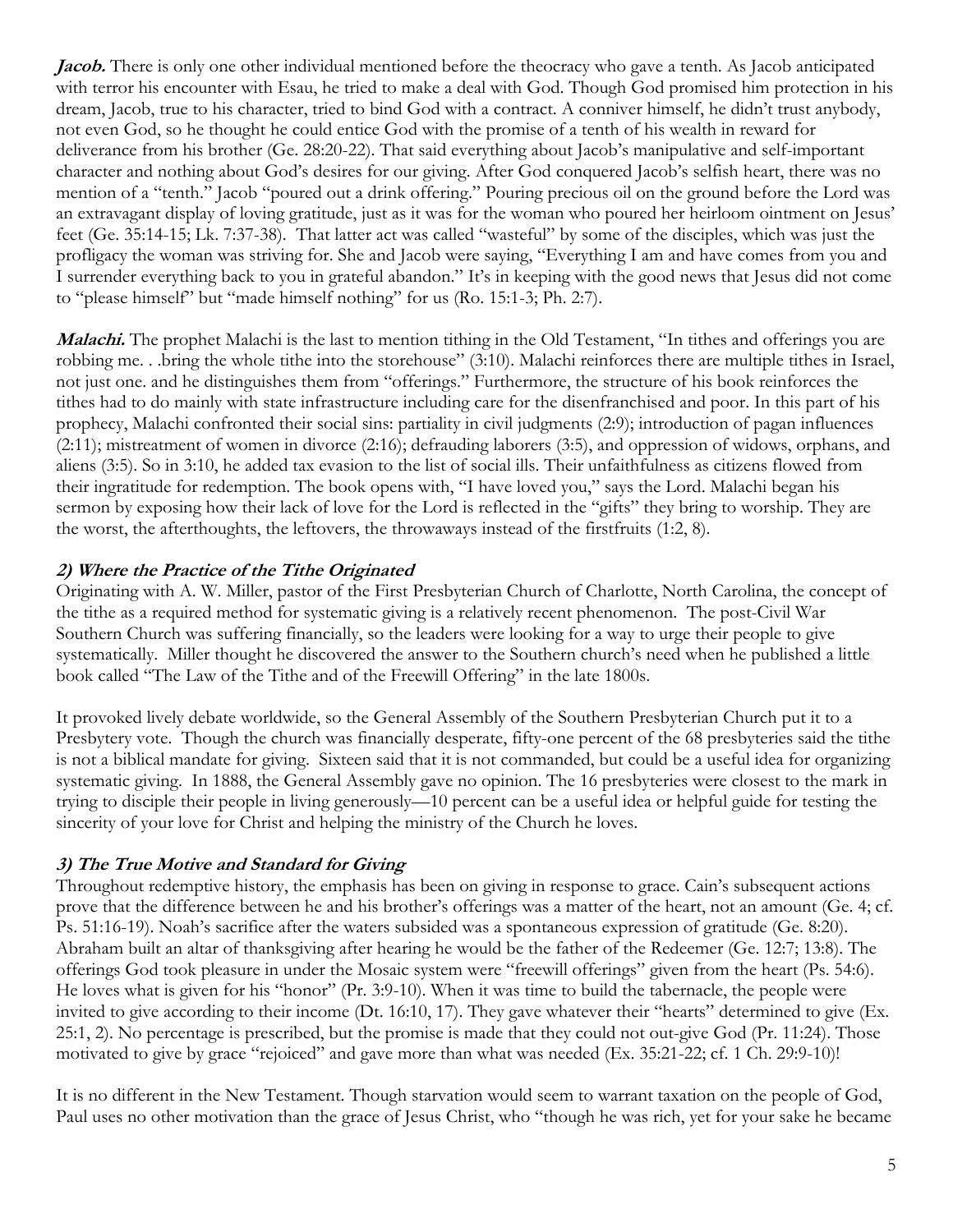poor, so that you by his poverty might become rich" (2 Cor. 8:9). Paul provides three guidelines for worshipful giving, the same found in the Old Testament:

The motive must be a joyful response to grace. The language of a freewill offering is carried over into the New Testament: "Each one must give as he has decided in his heart, not reluctantly or under compulsion, for God loves a cheerful giver" (2 Cor. 9:6-7). Remember, the point is not that you must withhold your giving if your heart is not right, but rather plead desperately for the Spirit to stir up your gratitude for grace if you find yourself not giving.

Secondly, he says that we must give regularly, specifically the "first day of the week" (1 Corinthians 16:1). More on this in a moment.

Thirdly, Paul says one must "set aside a sum of money in keeping with his income" (16:2). Paul urges us to be responsible and not give away what we do not have or give to the neglect of our other responsibilities. That is as specific as he gets. As John Calvin says of Paul's invitation to the Corinthians to give for the Jerusalem Christian's relief, "No amount is given; he only bids them be guided by the rule of love."2 The one who exclaims, "Thanks be to God for his indescribable gift!" does not think of giving in terms of minimal percentages.

So how do you know what is "in keeping with your income?" I would suggest getting a copy of a "guideline budget" to figure out what percentage of your income should be going where according to time-tested common sense. Financial advisors didn't invent the guideline budget—it's older than our great-grandparents who put money in different envelopes to pay their bills and expenses through the month. Most guides suggest 30-40 percent for housing, 10-12 percent for food, 5 percent for clothing, etc. Now not as a law but as a *guide*, plug Abram's 10 percent in at the beginning of your guideline budget. After you have compared your actual expenses and giving to your guideline budget, ask yourself why a minimum of 10 percent is impossible for you to do right now. Maybe you will conclude it is because you are unemployed or underemployed in which case you should not feel burdened to change your benevolence practice until God in his providence changes your employment status.

However, most of us will likely conclude that it is because we are consuming too much in the other areas. If you find these things to be out of balance, don't let guilt paralyze you. There is no condemnation in Christ! Meditate in a fresh way on the gospel, and start chipping away at changing your patterns so you can become more generous.

Paul describes another way we are to give in 2 Corinthians 8: faithfully.

## **Faithfully (10-12)**

We've seen previously from this passage that the gospel motivates us to give joyfully. What verses 10-12 show us is that the gospel also motivates us to give faithfully. Faithfully means doing what God has called you to do even when it doesn't make sense. However, you do it knowing that he would never tell you to do it unless he loved you. He tells you to do what you can't fully appreciate now because he loves you and because he wants life to go well with you.

We can be faithful to obey a command when it is given by someone who loves us. Even when it doesn't make sense, it's a good thing to do. We will never regret faithfully obeying God's commands. So what does it look like to give faithfully?

**Desire (10)**. First, faithful giving begins with desire. That is, long term, consistently generous giving which pleases God is spontaneous, gracious and free. It is not giving out of guilt but joy. God doesn't need what we have. In reality, he could accomplish much for efficiently without us, but he lovingly includes us. It's the dignity of causality. It simply means that God includes us by using what we contribute to extend his kingdom, and we enjoy the privilege of participating with him.

 <sup>2</sup> *Calvin's New Testament Commentaries: 2 Corinthians and Titus, Timothy & Philemon*, 110.